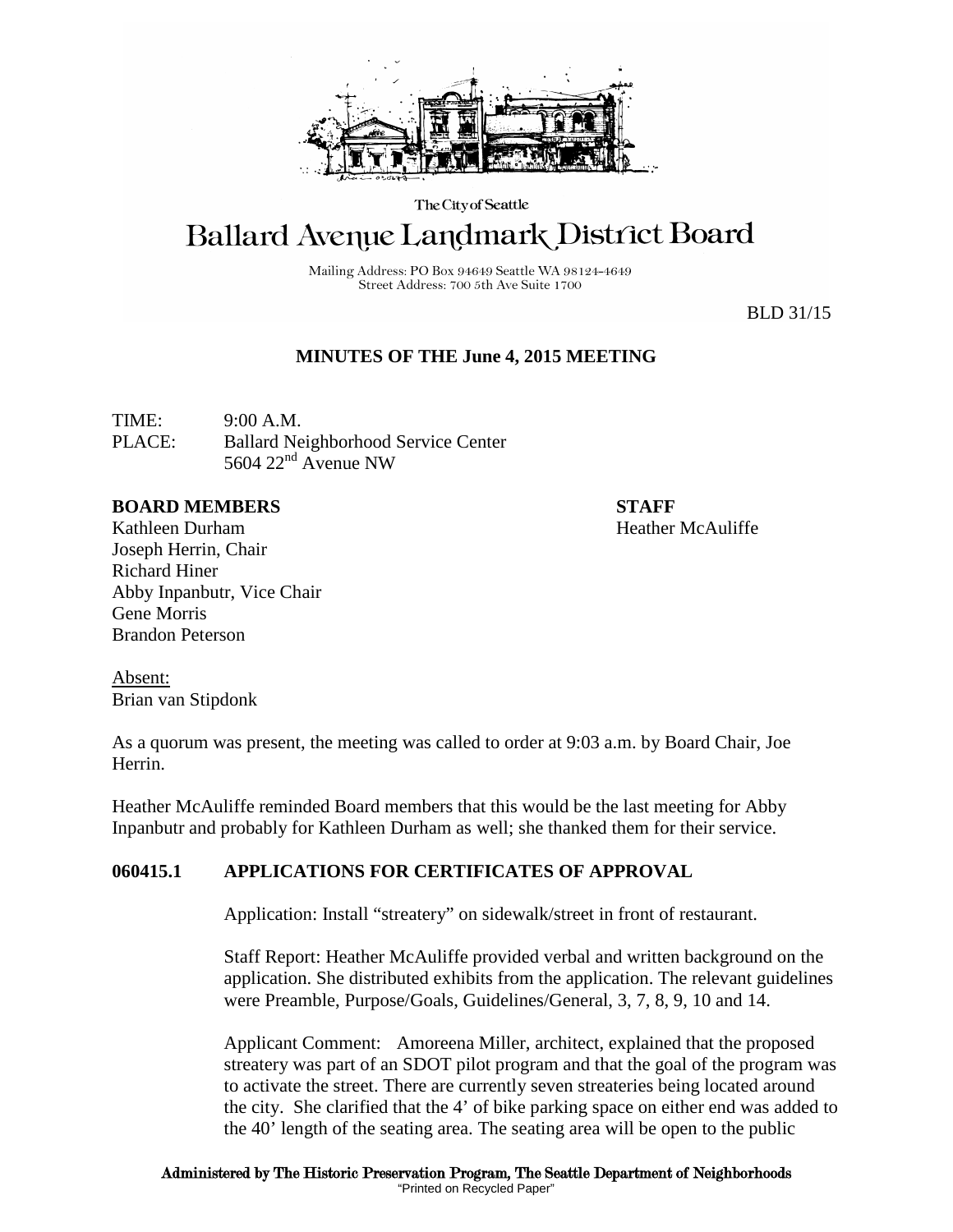when the restaurant is not open. The furniture will be secured. The restaurant will be responsible for cleaning and maintaining the streatery. She went through materials and colors.

Public Comment: Phil Sueten, district property owner, asked how the seating would be open to the public if the furniture were cabled. Ms. Miller explained that the tables would be moved over the banquettes to discourage sleeping. Mr. Suetens said he thought the entire streatery should be available for people to use.

Board Discussion: Joe Herrin asked Heather McAuliffe to clarify the Board's jurisdiction over the streatery. Heather McAuliffe explained that the Board has jurisdiction over the design but not the operation of the streatery.

Abby Inpanbutr said she thought that the design met the Board's guidelines on scale and transparency. Kathleen Durham said she thought that the streatery would enhance the pedestrian experience in the district. Board members noted that synthetic materials such as trex and hardi panel are prohibited in the district per Guideline 14. Amoreena Miller proposed to substitute ipe wood for the synthetic materials. She clarified that the material around the fireplace would be marble and the fence would be made of iron.

The Board discussed concerns about how the streatery would appear when not in use, such as during unseasonable weather. Joe Herrin said he thought the fireplace should be covered when not in use to keep it from becoming an ash tray. He asked for details on the edge condition at the sidewalk, but they were not available. The Board was particularly concerned about how the ends of the streatery pinched circulation space on the sidewalk. Amoreena Miller proposed to remove the end walls of the streatery to open up the circulation. Board members concurred that there should be a minimum of 6' in clearance along the sidewalk next to the streatery.

Motion: Joe Herrin made a motion to approve the application with the following conditions: 1) Synthetic materials are changed to wood; 2) Minimum 6' clearance on the sidewalk; 3)"Wings" of the streatery are deleted from the sidewalk; 4) Applicant returns for final review and approval of method to close off/cover fireplace when not in use; 5)Applicant returns for final review and approval of edge conditions where the streatery meets the sidewalk; 6) Applicant returns for final review and approval of specifications for lighting.

#### MM/SC/JH/AI

5-1-0 (Peterson against)

060415.12 Ohana 5221, LLC 5219-5221 Ballard Ave NW Kevin Richards, Amy Klet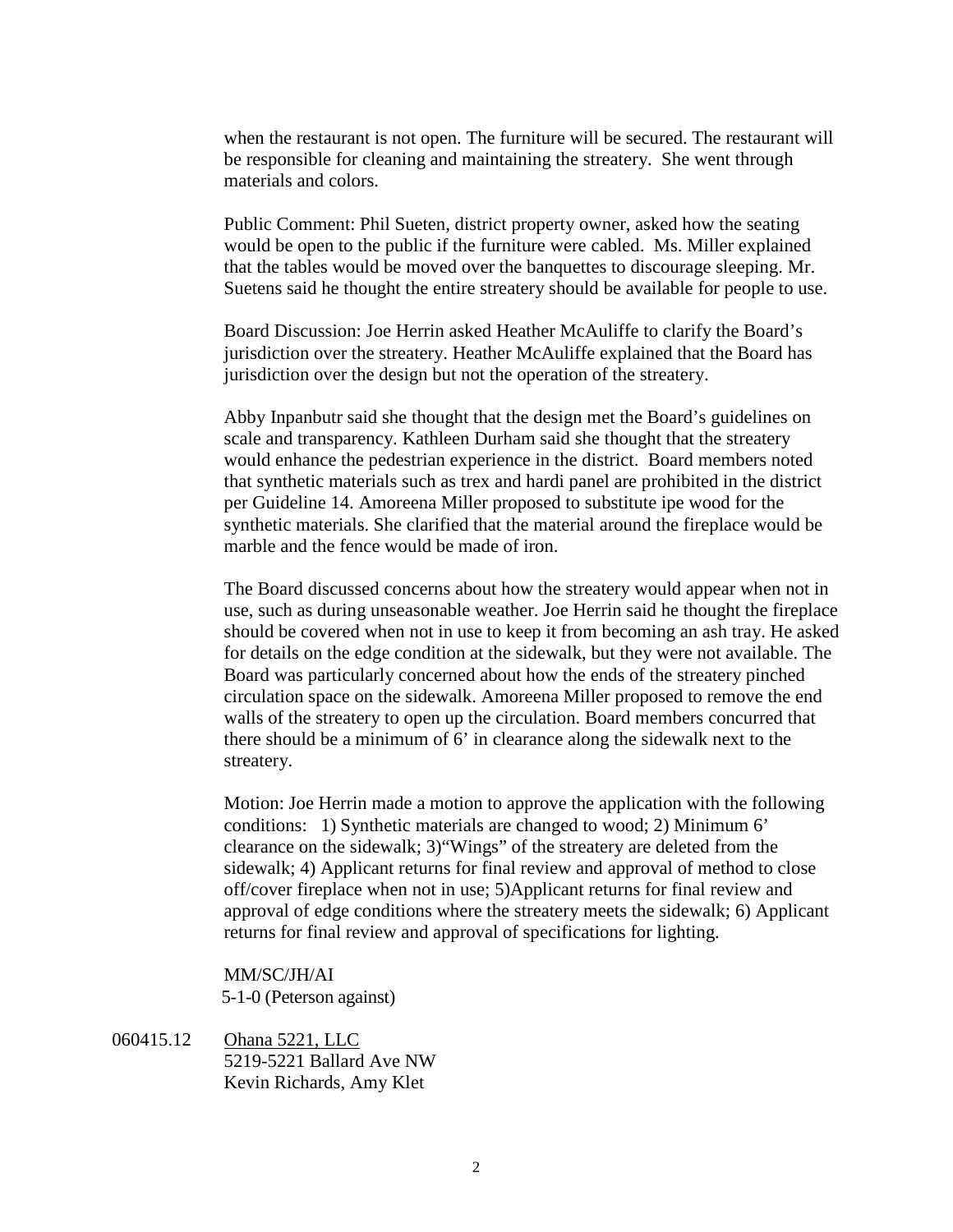Application: Proposed addition, entry portal and garage. [Postponed from May 7, 2015 meeting]

Staff Report: Heather McAuliffe presented a verbal and written summary of the proposal. She distributed exhibits from the application. The relevant Guidelines were 2, 3, 4, 5, 1, 14 and 15.

Applicant Comment: Kevin Richartz, architect, presented updates to the application based on the Board's feedback at the May 7 meeting on windows, materials and eaves. He noted that more specific details had been added to the portal building to provide context. The liner that will frame the building will be made of wood. He next went through materials and explained what had changed since the proposal was reviewed at the previous meeting. He showed a sample of zinc metal siding, which was now proposed for the fascia and south side of the building. The metal would be clear coated. He showed a sample that had been coated a year ago and explained that it darkens over time. He provided photos of examples where zinc metal was found in the District. The fasteners will be concealed, he said. He explained how the window layout had changed, with more stucco areas added. He showed a partial mockup of the proposed aluminum window.

Public Comment: There were no comments from the public.

Board Discussion: The Board had previously discussed most of the design elements at the previous board meeting, so the discussion centered on the changes to the materials and fenestration design.

Board members concurred that the proposed garage met the guidelines for colors and materials. There was a discussion about lack of detailing in the façade of the portal building. Kevin Richartz cited the example of the plain façade at Second Ascent, and explained that the proposed design was compatible with it. The Board noted that the Second Ascent building was not a contributing building, but most members thought that the proposed design for the portal building was acceptable. It was clarified that the gate at the portal building did not have a finalized design and would need to come back for further approval. The Board next discussed the addition to the C & C Paint Building. Board members concurred that the previous design for the fenestration on the upper levels facing Ballard Avenue was most compatible, but that the change to the north façade windows was preferred. The applicant agreed to change the design. Board members generally concurred that the zinc panels would be acceptable for the south façade.

Motion: Abby Inpanbutr made a motion to approve the application with the condition that the applicant would return for final review and approval of the gate to be installed at the portal building.

#### MM/SC/AI/RH